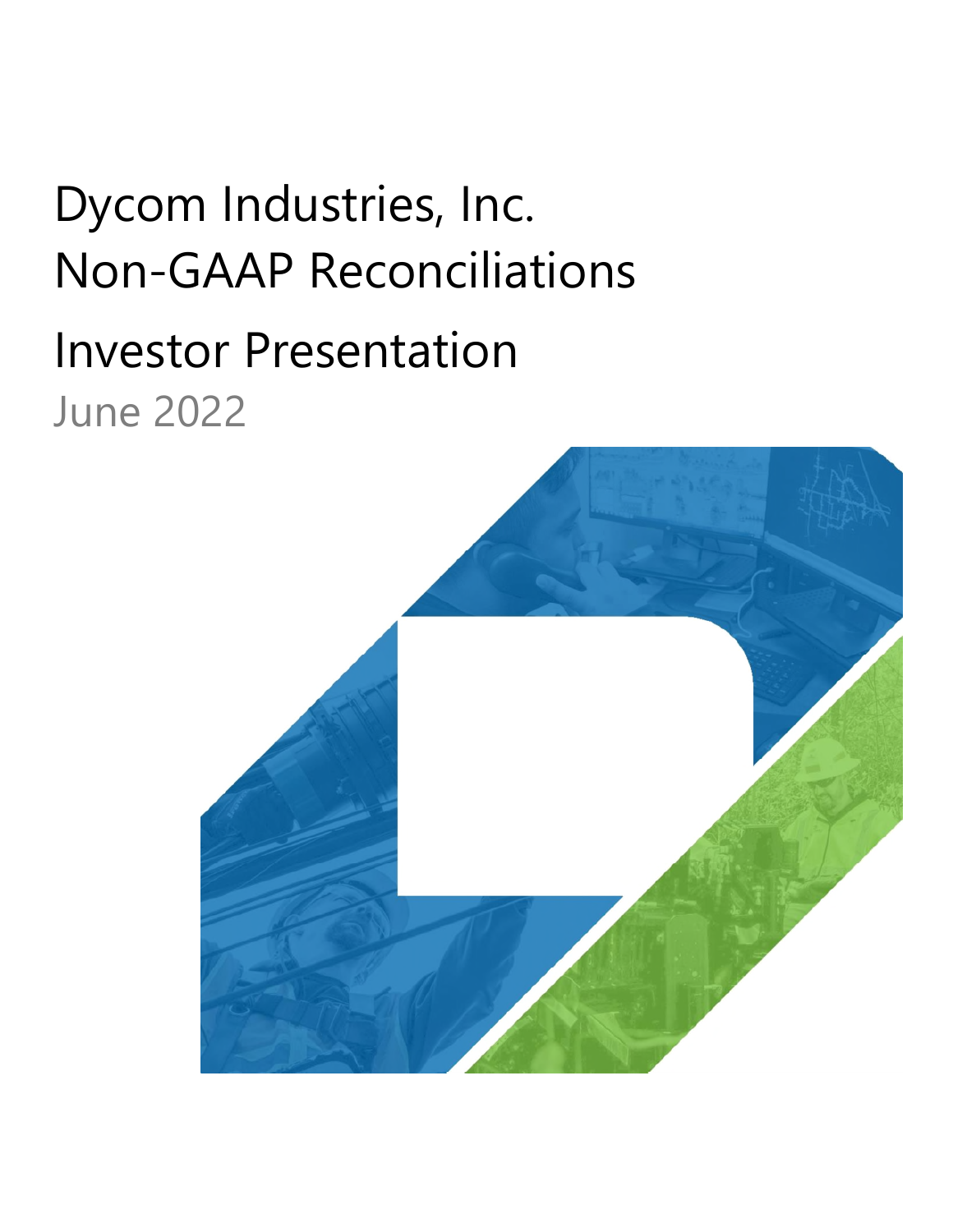## **Explanation of Non-GAAP Financial Measures**

The Company reports its financial results in accordance with U.S. generally accepted accounting principles (GAAP). In the Company's quarterly results releases, trend schedules, conference calls, slide presentations, and webcasts, it may use or discuss Non-GAAP financial measures, as defined by Regulation G of the Securities and Exchange Commission. The Company believes that the presentation of certain Non-GAAP financial measures in these materials provides information that is useful to investors because it allows for a more direct comparison of the Company's performance for the period reported with the Company's performance in prior periods. The Company cautions that Non-GAAP financial measures should be considered in addition to, but not as a substitute for, the Company's reported GAAP results. Management defines the Non-GAAP financial measures used as follows:

- *• Non-GAAP Organic Contract Revenues* contract revenues from businesses that are included for the entire period in both the current and prior year periods, excluding contract revenues from storm restoration services, adjusted for the additional week in the fourth quarter of fiscal 2021, as a result of the Company's 52/53 week fiscal year. Non-GAAP Organic Contract Revenue change percentage is calculated as the change in Non-GAAP Organic Contract Revenues from the comparable prior year period divided by the comparable prior year period Non-GAAP Organic Contract Revenues. Management believes Non-GAAP Organic Contract Revenues is a helpful measure for comparing the Company's revenue performance with prior periods.
- *Non-GAAP Adjusted EBITDA* net income (loss) before interest, taxes, depreciation and amortization, gain (loss) on sale of fixed assets, stock-based compensation expense, and certain non-recurring items. Management believes Non-GAAP Adjusted EBITDA is a helpful measure for comparing the Company's operating performance with prior periods as well as with the performance of other companies with different capital structures or tax rates.
- *Non-GAAP Adjusted Net Income (Loss)* GAAP net income (loss) before the non-cash amortization of the debt discount and the related tax impact, certain tax impacts resulting from vesting and exercise of share-based awards, and certain non-recurring items. Management believes Non-GAAP Adjusted Net Income (Loss) is a helpful measure for comparing the Company's operating performance with prior periods.
- *• Non-GAAP Adjusted Diluted Earnings (Loss) per Common Share* and *Non-GAAP Adjusted Diluted Shares*  Non-GAAP Adjusted Net Income (Loss) divided by Non-GAAP Adjusted Diluted Shares outstanding. Non-GAAP Adjusted Diluted Shares used in the computation of Non-GAAP Adjusted Diluted Earnings (Loss) per Common Share is adjusted for common stock equivalents related to share-based awards in where their effect would be anti-dilutive.
- *Notional Net Debt* Notional net debt is a Non-GAAP financial measure that is calculated by subtracting cash and equivalents from the aggregate face amount of outstanding debt. Management believes notional net debt is a helpful measure to assess the Company's liquidity.

#### Management excludes or adjusts each of the items identified below from *Non-GAAP Adjusted Net Income (Loss)* and *Non-GAAP Adjusted Diluted Earnings (Loss) per Common Share*:

- *• Non-cash amortization of debt discount on 2021 Convertible Notes* The Company's 0.75% convertible senior notes due September 2021 (the "2021 Convertible Notes") were allocated between debt and equity components. The difference between the principal amount and the carrying amount of the liability component of the 2021 Convertible Notes represents a debt discount. The debt discount was amortized over the term of the 2021 Convertible Notes but did not result in periodic cash interest payments. The Company excludes the non-cash amortization of the debt discount from its Non-GAAP financial measures because it believes it is useful to analyze the component of interest expense for the 2021 Convertible Notes that would be paid in cash. The exclusion of the non-cash amortization from the Company's Non-GAAP financial measures provides management with a consistent measure for assessing financial results.
- *Charges for a wage and hour litigation settlement* During the fourth quarter of fiscal 2021, the Company incurred a \$2.3 million pre-tax charge for a wage and hour litigation settlement. The Company excludes the impact of this charge from its Non-GAAP financial measures because the Company believes it is not indicative of its underlying results in the current period.
- *• Goodwill impairment charge*  During the first quarter of fiscal 2021, the Company incurred a goodwill impairment charge of \$53.3 million for a reporting unit that performs installation services inside third party premises. Management believes excluding the goodwill impairment charge from the Company's Non-GAAP financial measures assists investors' overall understanding of the Company's current financial performance and provides management with a consistent measure for assessing the current and historical financial results.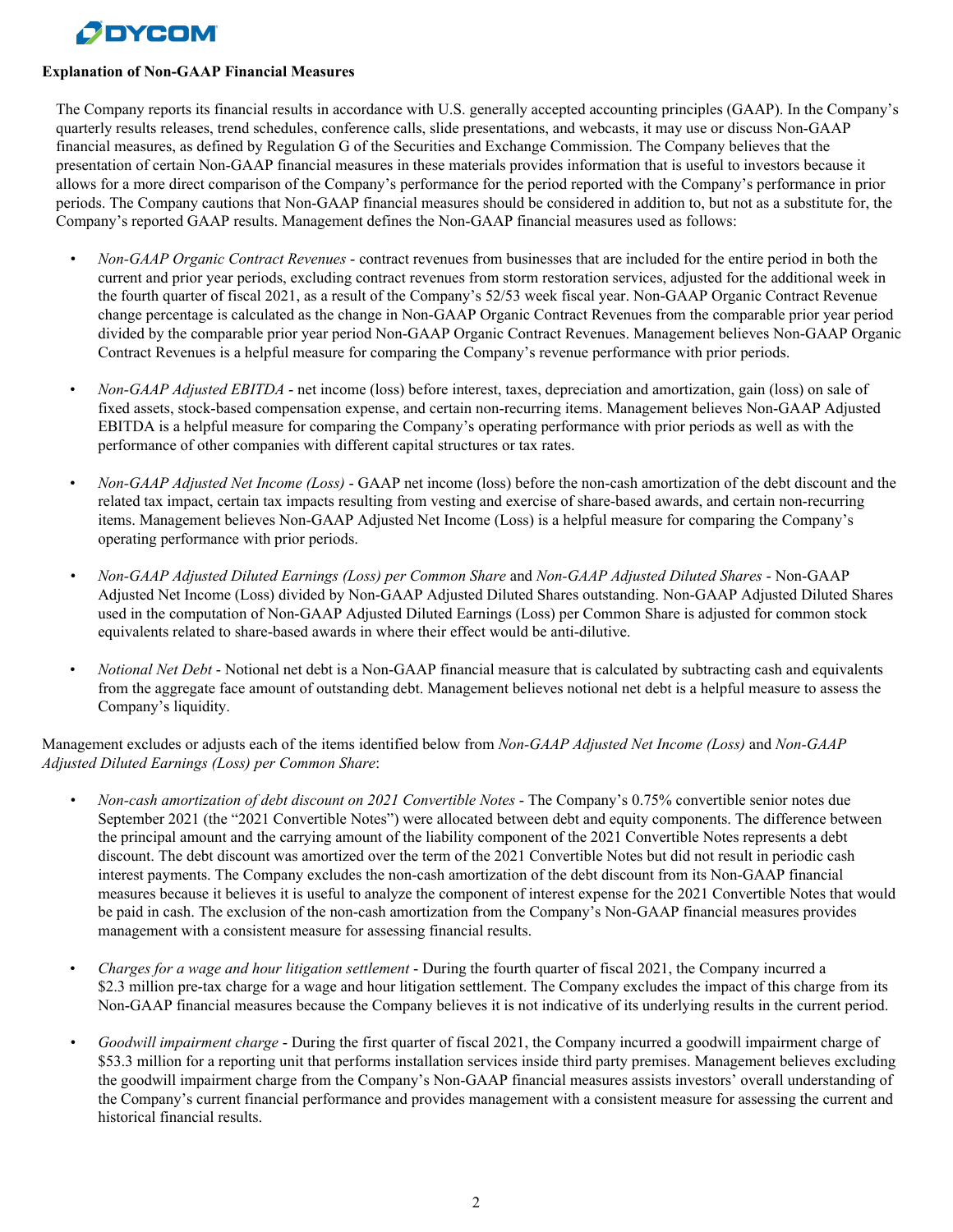- *• Loss (gain) on debt extinguishment*  During the first quarter of fiscal 2022, the Company recognized a loss on debt extinguishment of \$0.1 million in connection with the amendment and restatement of its credit agreement. During fiscal 2021, the Company recognized a gain on debt extinguishment of \$12.0 million in connection with its purchase of \$401.7 million aggregate principal amount of the Company's 2021 Convertible Notes for \$371.4 million, including interest and fees and, during fiscal 2020, the Company incurred a loss on debt extinguishment of \$0.1 million in connection with the purchase of \$25.0 million aggregate principal amount of 2021 Convertible Notes for \$24.3 million, including interest and fees. Management believes excluding the loss (gain) on debt extinguishment from the Company's Non-GAAP financial measures assists investors' overall understanding of the Company's current financial performance and provides management with a consistent measure for assessing the current and historical financial results.
- *• Charge for warranty costs* During the first quarter of fiscal 2020, the Company recorded an \$8.2 million pre-tax charge for estimated warranty costs for work performed for a customer in prior periods. The Company excludes the impact of this charge from its Non-GAAP financial measures because the Company believes it is not indicative of its underlying results in the current period.
- Charge for (recovery of) previously reserved accounts receivable and contract assets During the fourth quarter of fiscal 2019, the Company recognized a pre-tax non-cash charge for accounts receivable and contract assets of \$17.2 million related to balances owed from a customer. On February 25, 2019, this customer filed a voluntary petition for reorganization. During the first quarter of fiscal 2020, the Company recognized \$10.3 million of pre-tax income from the recovery of previously reserved accounts receivable and contract assets based on collections from a customer. The Company excludes the impact of this recovery from its Non-GAAP financial measures because the Company believes it is not indicative of its underlying results.
- *• Tax impact of the vesting and exercise of share-based awards* In fiscal 2021 and fiscal 2022, the Company excluded certain tax impacts resulting from the vesting and exercise of share-based awards. For comparability to other companies in the industry, the Company no longer excludes these tax impacts from its Non-GAAP measures beginning with the results for the first quarter of fiscal 2023.
- *Tax impact of pre-tax adjustments* The tax impact of pre-tax adjustments reflects the Company's estimated tax impact of specific adjustments and the effective tax rate used for financial planning for the applicable period.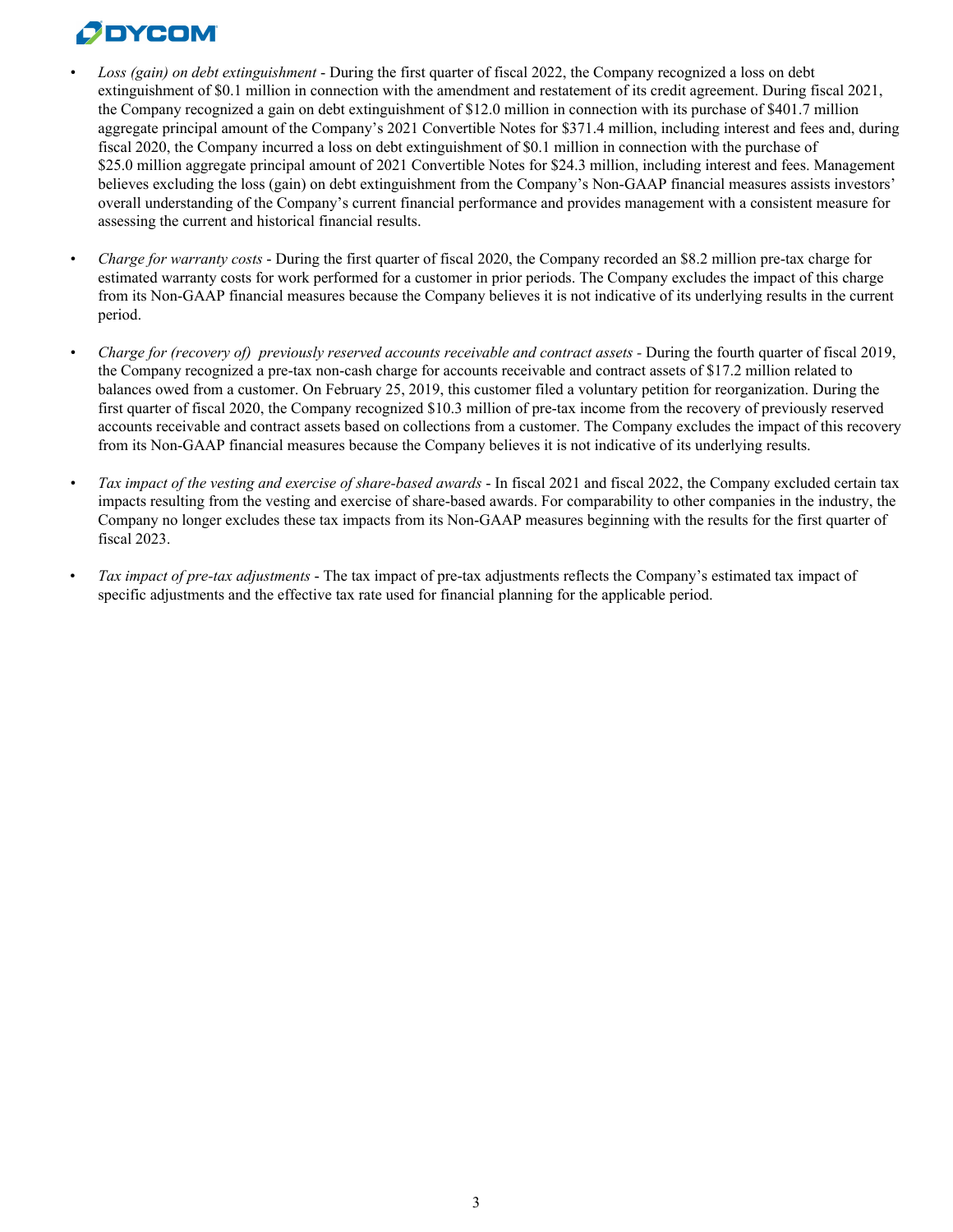

## **Quarterly Non-GAAP Organic Contract Revenues**

Unaudited

(Dollars in millions)

|                            |              |                                              |                                       | <b>Revenues</b> | <b>Additional</b><br>week as a<br>result of the |                                          |               |                                         | Growth (Decline)%  |                                |  |  |  |
|----------------------------|--------------|----------------------------------------------|---------------------------------------|-----------------|-------------------------------------------------|------------------------------------------|---------------|-----------------------------------------|--------------------|--------------------------------|--|--|--|
| <b>Quarter Ended</b>       |              | Contract<br><b>Revenues -</b><br><b>GAAP</b> | from storm<br>restoration<br>services |                 |                                                 | Company's<br>$52/53$ week<br>fiscal year |               | Non-GAAP-<br>Organic<br><b>Revenues</b> | GAAP-<br>Organic % | <b>Non-GAAP</b><br>- Organic % |  |  |  |
| April 30, 2022 (Q1 2023)   | \$           | 876.3                                        | $\mathcal{S}$                         |                 | $\mathbb{S}$                                    |                                          | $\mathbb{S}$  | 876.3                                   | 20.5 %             | 21.1 %                         |  |  |  |
| May 1, 2021 (Q1 2022)      | \$           | 727.5                                        | <sup>\$</sup>                         | $(3.9)$ \$      |                                                 |                                          | \$            | 723.6                                   |                    |                                |  |  |  |
| January 29, 2022 (Q4 2022) | $\mathbb{S}$ | 761.5                                        | $\mathcal{S}$                         |                 | $\mathcal{S}$                                   | $\frac{1}{2}$                            | $\mathbb{S}$  | 761.5                                   | $1.4\%$            | 10.1%                          |  |  |  |
| January 30, 2021 (Q4 2021) | \$           | 750.7                                        | \$                                    | $(5.7)$ \$      |                                                 | $(53.2)$ \$                              |               | 691.8                                   |                    |                                |  |  |  |
| October 30, 2021 (Q3 2022) | $\mathbb{S}$ | 854.0                                        | $\mathcal{S}$                         |                 | $\mathcal{S}$                                   |                                          | $\mathcal{S}$ | 854.0                                   | 5.4 %              | $6.6\%$                        |  |  |  |
| October 24, 2020 (Q3 2021) | \$           | 810.3                                        | <sup>\$</sup>                         | $(8.9)$ \$      |                                                 | $\hspace{0.05cm}$                        | <sup>\$</sup> | 801.4                                   |                    |                                |  |  |  |
| July 31, 2021 (Q2 2022)    | $\mathbb{S}$ | 787.6                                        | $\mathcal{S}$                         |                 | $\mathcal{S}$                                   |                                          | $\mathbb{S}$  | 787.6                                   | $(4.4)\%$          | (4.4)%                         |  |  |  |
| July 25, 2020 (Q2 2021)    | \$           | 823.9                                        | $\mathcal{S}$                         |                 | \$                                              | $\frac{1}{2}$                            | \$            | 823.9                                   |                    |                                |  |  |  |
| May 1, 2021 (Q1 2022)      | $\mathbb{S}$ | 727.5                                        | $\mathcal{S}$                         | $(3.9)$ \$      |                                                 |                                          | $\mathbb{S}$  | 723.6                                   | $(10.7)\%$         | $(11.1)\%$                     |  |  |  |
| April 25, 2020 (Q1 2021)   | \$           | 814.3                                        | <sup>S</sup>                          |                 | $\boldsymbol{\mathsf{S}}$                       | $\overbrace{\phantom{aaaaa}}$            | \$            | 814.3                                   |                    |                                |  |  |  |
| January 30, 2021 (Q4 2021) | \$           | 750.7                                        | $\mathcal{S}$                         | $(5.7)$ \$      |                                                 | $(53.2)$ \$                              |               | 691.8                                   | 1.8 %              | $(6.2)\%$                      |  |  |  |
| January 25, 2020 (Q4 2020) | \$           | 737.6                                        | <sup>\$</sup>                         |                 | $\boldsymbol{\mathsf{S}}$                       | $\frac{1}{2}$                            | $\mathcal{S}$ | 737.6                                   |                    |                                |  |  |  |
| October 24, 2020 (Q3 2021) | \$           | 810.3                                        | $\mathcal{S}$                         | $(8.9)$ \$      |                                                 |                                          | $\sqrt{\ }$   | 801.4                                   | $(8.4)\%$          | $(9.4)\%$                      |  |  |  |
| October 26, 2019 (Q3 2020) | \$           | 884.1                                        | \$                                    |                 | $\mathcal{S}$                                   | $\qquad \qquad$                          | \$            | 884.1                                   |                    |                                |  |  |  |
| July 25, 2020 (Q2 2021)    | $\mathbb{S}$ | 823.9                                        | $\mathcal{S}$                         |                 | $\mathcal{S}$                                   |                                          | $\sqrt{\ }$   | 823.9                                   | $(6.8)\%$          | $(6.8)\%$                      |  |  |  |
| July 27, 2019 (Q2 2020)    | \$           | 884.2                                        | \$                                    |                 | \$                                              |                                          | \$            | 884.2                                   |                    |                                |  |  |  |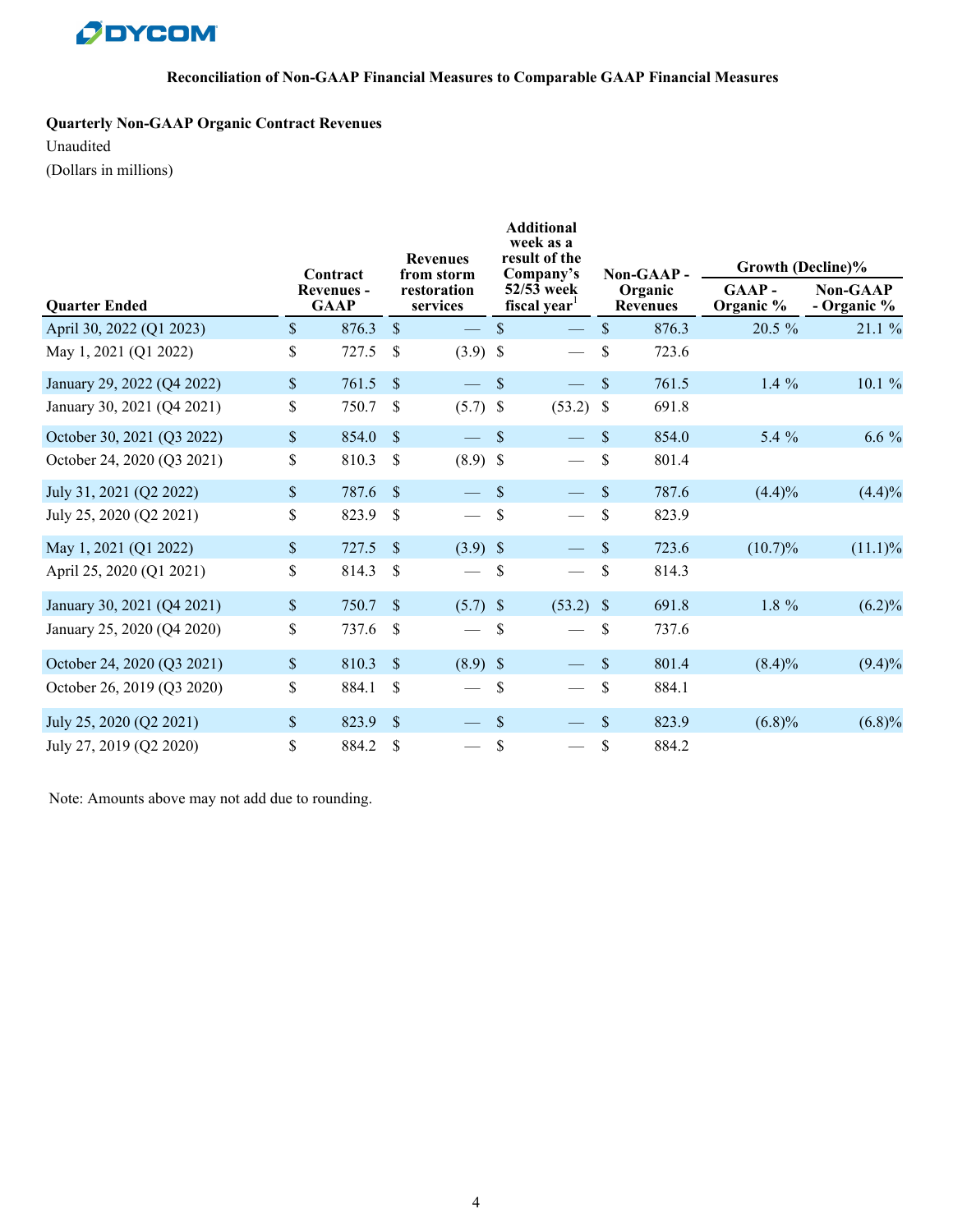#### **Reconciliation of Non-GAAP Financial Measures to Comparable GAAP Financial Measures**

#### **Quarterly Non-GAAP Adjusted EBITDA**

#### Unaudited

(Dollars in millions)

|                                                                            | $Q2-21$      | $Q3-21$      | $Q4-21$               | $Q1-22$             | $Q2-22$      | $Q3-22$      | $Q4-22$             | $Q1-23$      |
|----------------------------------------------------------------------------|--------------|--------------|-----------------------|---------------------|--------------|--------------|---------------------|--------------|
|                                                                            | <b>Ended</b> | <b>Ended</b> | <b>Ended</b>          | <b>Ended</b>        | <b>Ended</b> | <b>Ended</b> | <b>Ended</b>        | <b>Ended</b> |
|                                                                            | 7/25/20      | 10/24/20     | 1/30/21               | 5/1/21              | 7/31/21      | 10/30/21     | 1/29/22             | 4/30/22      |
| Net income (loss)                                                          | \$37.0       | \$33.9       | (4.2)                 | $\mathbb{S}$<br>0.9 | \$18.2       | \$28.7       | $\mathbb{S}$<br>0.8 | \$19.5       |
| Interest expense, net                                                      | 7.9          | 4.7          | 4.7                   | 5.9                 | 9.3          | 9.1          | 8.8                 | 9.1          |
| Provision (benefit) for income taxes                                       | 12.2         | 12.0         | (2.1)                 | (2.7)               | 6.5          | 6.2          | (5.7)               | 0.7          |
| Depreciation and amortization                                              | 44.1         | 42.3         | 43.6                  | 39.1                | 38.5         | 37.8         | 37.3                | 36.6         |
| Earnings Before Interest, Taxes,<br>Depreciation & Amortization ("EBITDA") | 101.3        | 93.0         | 42.0                  | 43.1                | 72.5         | 81.8         | 41.2                | 66.0         |
| (Gain) loss on sale of fixed assets                                        | (3.4)        | (4.0)        | (0.8)                 | (2.9)               | (1.0)        | (0.4)        | 0.1                 | (5.4)        |
| Stock-based compensation expense                                           | 4.4          | 3.8          | 2.3                   | 3.7                 | 2.3          | 1.8          | 2.0                 | 3.1          |
| Loss on debt extinguishment <sup>2,3</sup>                                 | 0.5          |              |                       | 0.1                 |              |              |                     |              |
| Charges for a wage and hour litigation<br>settlement <sup>4</sup>          |              |              | 2.3                   |                     |              |              |                     |              |
| Non-GAAP Adjusted EBITDA                                                   | \$102.7      | \$92.8       | $\mathcal{S}$<br>45.7 | \$44.1              | 73.8<br>\$   | \$83.1       | \$43.3              | \$63.7       |
|                                                                            |              |              |                       |                     |              |              |                     |              |
| Contract revenues                                                          | \$823.9      | \$810.3      | \$750.7               | \$727.5             | \$787.6      | \$854.0      | \$761.5             | \$876.3      |
| Non-GAAP Adjusted EBITDA % of<br>contract revenues                         | 12.5%        | 11.5%        | 6.1 $%$               | 6.1 $%$             | $9.4\%$      | $9.7\%$      | $5.7\%$             | $7.3\%$      |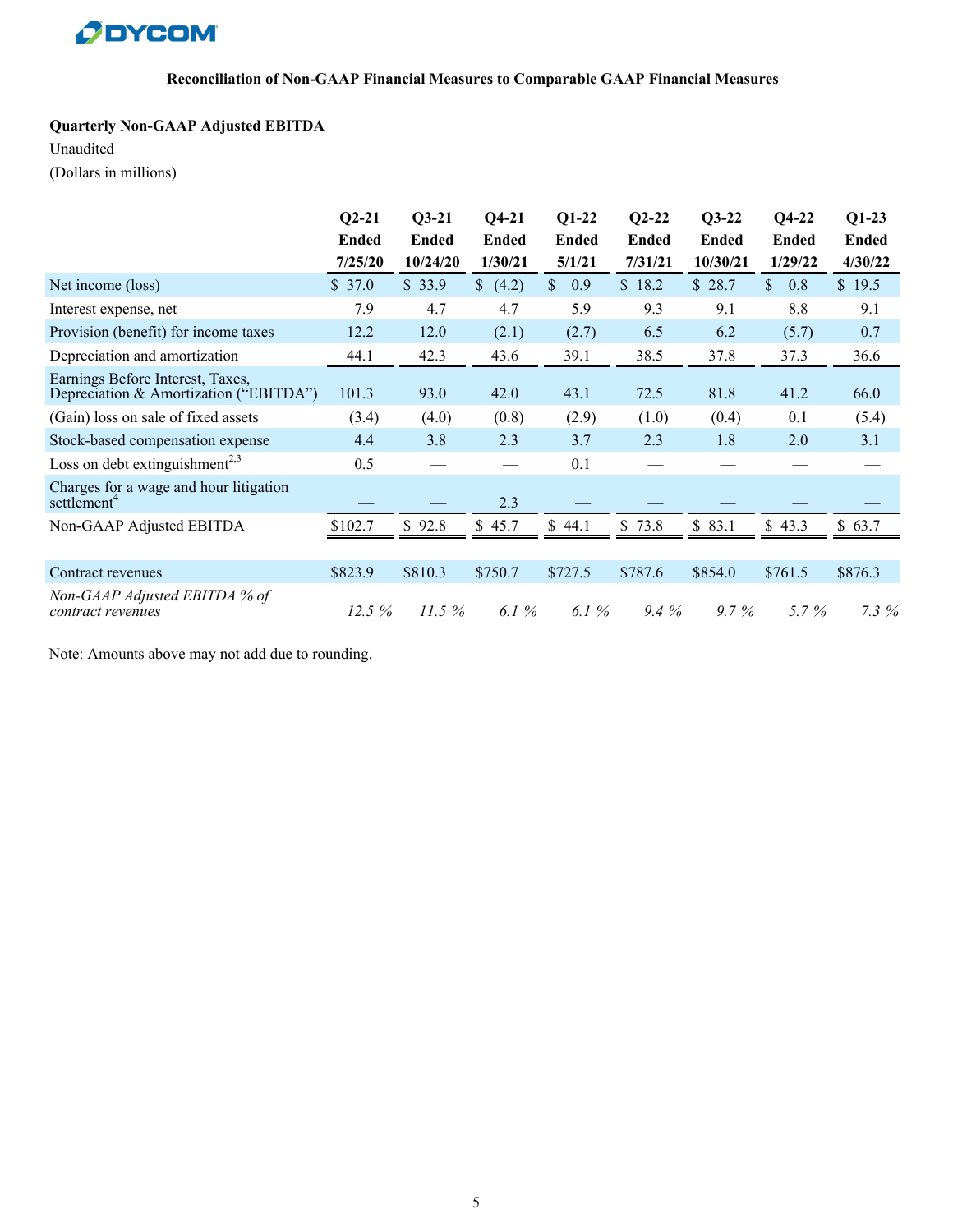

# **Annual Non-GAAP Adjusted EBITDA**

Unaudited

(Dollars in millions)

|                                                                               | 4 Qtrs.                | <b>FY2019</b>        | <b>FY2020</b>        | <b>FY2021</b>        | <b>FY2022</b>        |
|-------------------------------------------------------------------------------|------------------------|----------------------|----------------------|----------------------|----------------------|
|                                                                               | <b>Ended</b>           | <b>Ended</b>         | <b>Ended</b>         | <b>Ended</b>         | <b>Ended</b>         |
|                                                                               | $1/27/18^9$            | 1/26/19              | 1/25/20              | 1/30/21              | 1/29/22              |
| Net income                                                                    | 151.3<br>$\mathcal{S}$ | $\mathbb{S}$<br>62.9 | $\mathbb{S}$<br>57.2 | $\mathbb{S}$<br>34.3 | $\mathbb{S}$<br>48.6 |
| Interest expense, net                                                         | 38.7                   | 44.4                 | 50.9                 | 29.7                 | 33.2                 |
| Provision for income taxes                                                    | 26.6                   | 25.1                 | 21.3                 | 24.9                 | 4.2                  |
| Depreciation and amortization                                                 | 162.7                  | 179.6                | 187.6                | 175.9                | 152.7                |
| Earnings Before Interest, Taxes, Depreciation & Amortization<br>("EBITDA")    | 379.3                  | 312.0                | 317.0                | 264.8                | 238.6                |
| Gain on sale of fixed assets                                                  | (18.9)                 | (19.4)               | (14.9)               | (10.0)               | (4.2)                |
| Stock-based compensation expense                                              | 23.1                   | 20.2                 | 10.0                 | 12.8                 | 9.9                  |
| Loss (gain) on debt extinguishment <sup>2,3,5</sup>                           |                        |                      | 0.1                  | (12.0)               | 0.1                  |
| Charges for a wage and hour litigation settlement <sup>4</sup>                |                        |                      |                      | 2.3                  |                      |
| Goodwill impairment charge <sup>6</sup>                                       |                        |                      |                      | 53.3                 |                      |
| Charge for warranty costs <sup>7</sup>                                        |                        |                      | 8.2                  |                      |                      |
| Charge for (recovery of) accounts receivable and contract assets <sup>8</sup> |                        | 17.2                 | (10.3)               |                      |                      |
| Non-GAAP Adjusted EBITDA                                                      | 383.5                  | 330.0                | \$<br>310.0          | \$<br>311.0          | 244.3                |
|                                                                               |                        |                      |                      |                      |                      |
| Contract revenues                                                             | \$2,977.9              | \$3,127.7            | \$3,339.7            | \$3,199.2            | \$3,130.5            |
| Non-GAAP Adjusted EBITDA % of contract revenues                               | 12.9%                  | $10.5\%$             | $9.3\%$              | $9.7\%$              | 7.8%                 |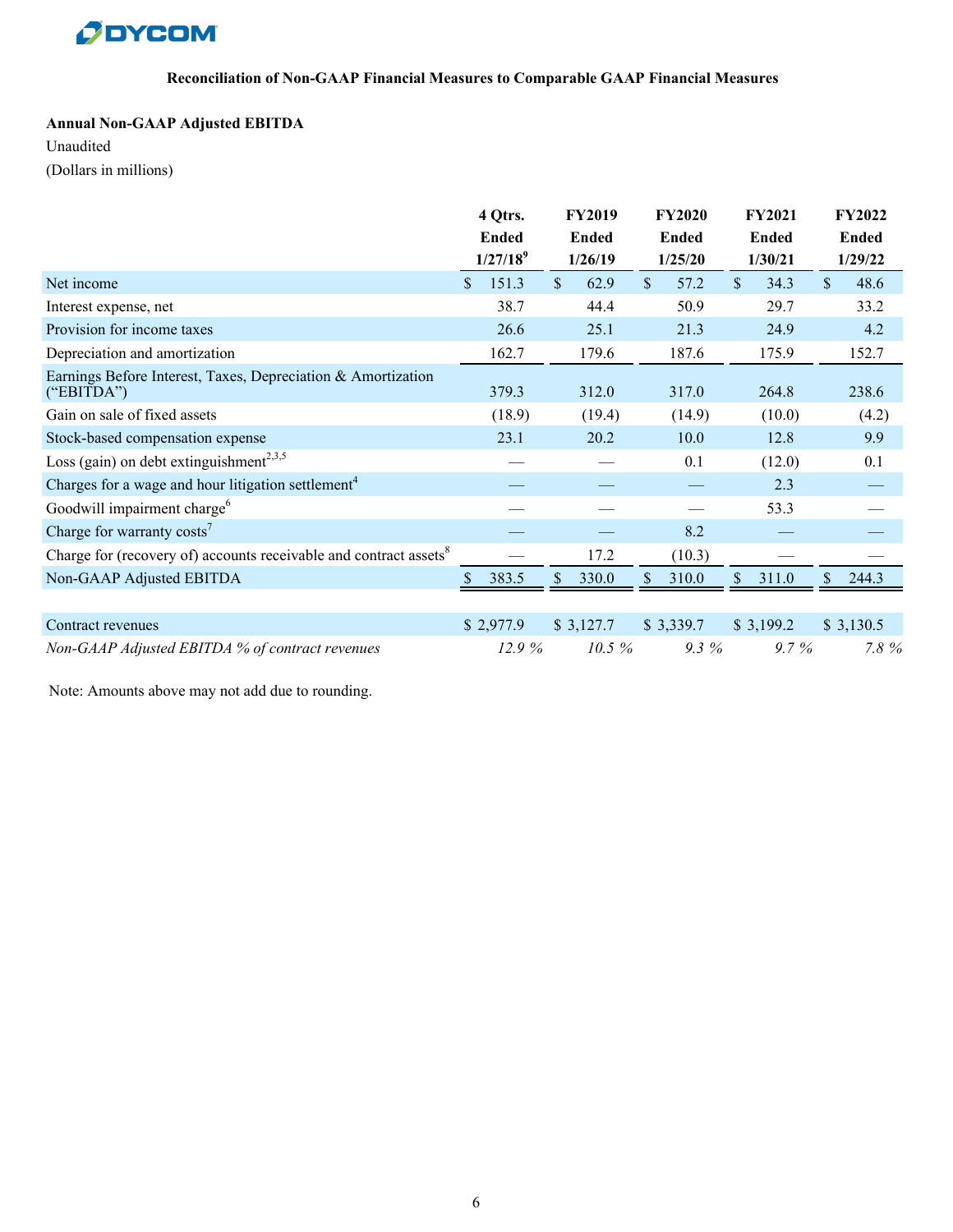

#### **Quarterly Non-GAAP Adjusted Net Income (Loss), Non-GAAP Adjusted Diluted Earnings (Loss) Per Common Share, and Non-GAAP Adjusted Diluted Shares**

Unaudited

(Dollars and shares in millions, except per share amounts)

*In fiscal 2021 and fiscal 2022, the Company excluded certain tax impacts from the vesting and exercise of share-based awards when calculating Non-GAAP Adjusted Net Income (Loss). For comparability to other companies in the industry, the Company no longer excludes these tax impacts from its Non-GAAP measures beginning with the results for the first quarter of fiscal 2023. As there are no Non-GAAP adjustments for the first quarter of fiscal 2023, Non-GAAP Adjusted Net Income (Loss) for the quarter ended April 30, 2022 equals GAAP net income (loss) presented in the table below.*

|                                                                                                  | $Q2-21$ |              | $Q3-21$       |              | $Q4-21$           |               | $Q1-22$     |              | $Q2-22$      |              | $Q3-22$ |               | $Q4-22$      | $Q1-23$       |      |  |
|--------------------------------------------------------------------------------------------------|---------|--------------|---------------|--------------|-------------------|---------------|-------------|--------------|--------------|--------------|---------|---------------|--------------|---------------|------|--|
|                                                                                                  |         | <b>Ended</b> |               | <b>Ended</b> | <b>Ended</b>      | <b>Ended</b>  |             |              | <b>Ended</b> | <b>Ended</b> |         |               | <b>Ended</b> | <b>Ended</b>  |      |  |
|                                                                                                  | 7/25/20 |              | 10/24/20      |              | 1/30/21           | 5/1/21        |             | 7/31/21      |              | 10/30/21     |         |               | 1/29/22      | 4/30/22       |      |  |
| Net income (loss)                                                                                | \$.     | 37.0         | $\mathcal{S}$ | 33.9         | \$<br>(4.2)       | $\mathcal{S}$ | 0.9         | $\mathbb{S}$ | 18.2         | \$           | 28.7    | $\mathbb{S}$  | 0.8          | $\mathcal{S}$ | 19.5 |  |
| Adjustments:                                                                                     |         |              |               |              |                   |               |             |              |              |              |         |               |              |               |      |  |
| Cost of earned revenues, excluding<br>depreciation and amortization <sup>4</sup>                 |         |              |               |              | 2.1               |               |             |              |              |              |         |               |              |               |      |  |
| General and administrative <sup>4</sup>                                                          |         |              |               |              | 0.2               |               |             |              |              |              |         |               |              |               |      |  |
| Interest expense, net <sup>10</sup>                                                              |         | 1.7          |               | 0.6          | 0.7               |               | 0.7         |              | 0.7          |              | 0.3     |               |              |               |      |  |
| Loss on debt extinguishment <sup>2,3</sup>                                                       |         | 0.5          |               |              |                   |               | 0.1         |              |              |              |         |               |              |               |      |  |
| Income before income taxes                                                                       |         | 2.2          |               | 0.6          | 3.0               |               | 0.7         |              | 0.7          |              | 0.3     |               |              |               |      |  |
| Provision for income taxes <sup>11</sup>                                                         |         | 1.3          |               | 0.2          | 1.1               |               | 2.8         |              | 0.3          |              | 0.1     |               | 0.1          |               |      |  |
| Total adjustments, net of tax                                                                    |         | 0.9          |               | 0.4          | 1.9               |               | (2.1)       |              | 0.3          |              | 0.2     |               | (0.1)        |               |      |  |
|                                                                                                  |         |              |               |              |                   |               |             |              |              |              |         |               |              |               |      |  |
| Non-GAAP Adjusted Net Income (Loss)                                                              |         | 38.0         |               | 34.4         | (2.3)             |               | (1.2)       |              | 18.5         |              | 29.0    |               | 0.7          |               | 19.5 |  |
|                                                                                                  |         |              |               |              |                   |               |             |              |              |              |         |               |              |               |      |  |
| Diluted earnings (loss) per common share                                                         | \$      | 1.15         | <sup>\$</sup> | 1.05         | \$<br>$(0.13)$ \$ |               | 0.03        | $\mathbf{s}$ | 0.59         | \$           | 0.94    | $\mathsf{\$}$ | 0.03         | <sup>\$</sup> | 0.65 |  |
| Total adjustments, net of tax                                                                    |         | 0.03         |               | 0.01         | 0.06              |               | (0.07)      |              | 0.01         |              | 0.01    |               | (0.00)       |               |      |  |
| Non-GAAP Adjusted Diluted Earnings<br>(Loss) per Common Share                                    |         | 1.18         | -S            | 1.06         | (0.07)            | <sup>3</sup>  | $(0.04)$ \$ |              | 0.60         |              | 0.95    |               | 0.02         |               | 0.65 |  |
|                                                                                                  |         |              |               |              |                   |               |             |              |              |              |         |               |              |               |      |  |
| Shares used in computing diluted earnings<br>(loss) per common share                             |         | 32.1         |               | 32.4         | 31.4              |               | 31.3        |              | 30.9         |              | 30.6    |               | 30.6         |               | 30.1 |  |
| Adjustment to Shares used in computing<br>diluted earnings (loss) per common share <sup>12</sup> |         |              |               |              |                   |               | (0.6)       |              |              |              |         |               |              |               |      |  |
| Shares used in computing Non-GAAP<br>Adjusted Diluted Earnings (Loss) per<br>Common Share        |         | 32.1         |               | 32.4         | 31.4              |               | 30.7        |              | 30.9         |              | 30.6    |               | 30.6         |               | 30.1 |  |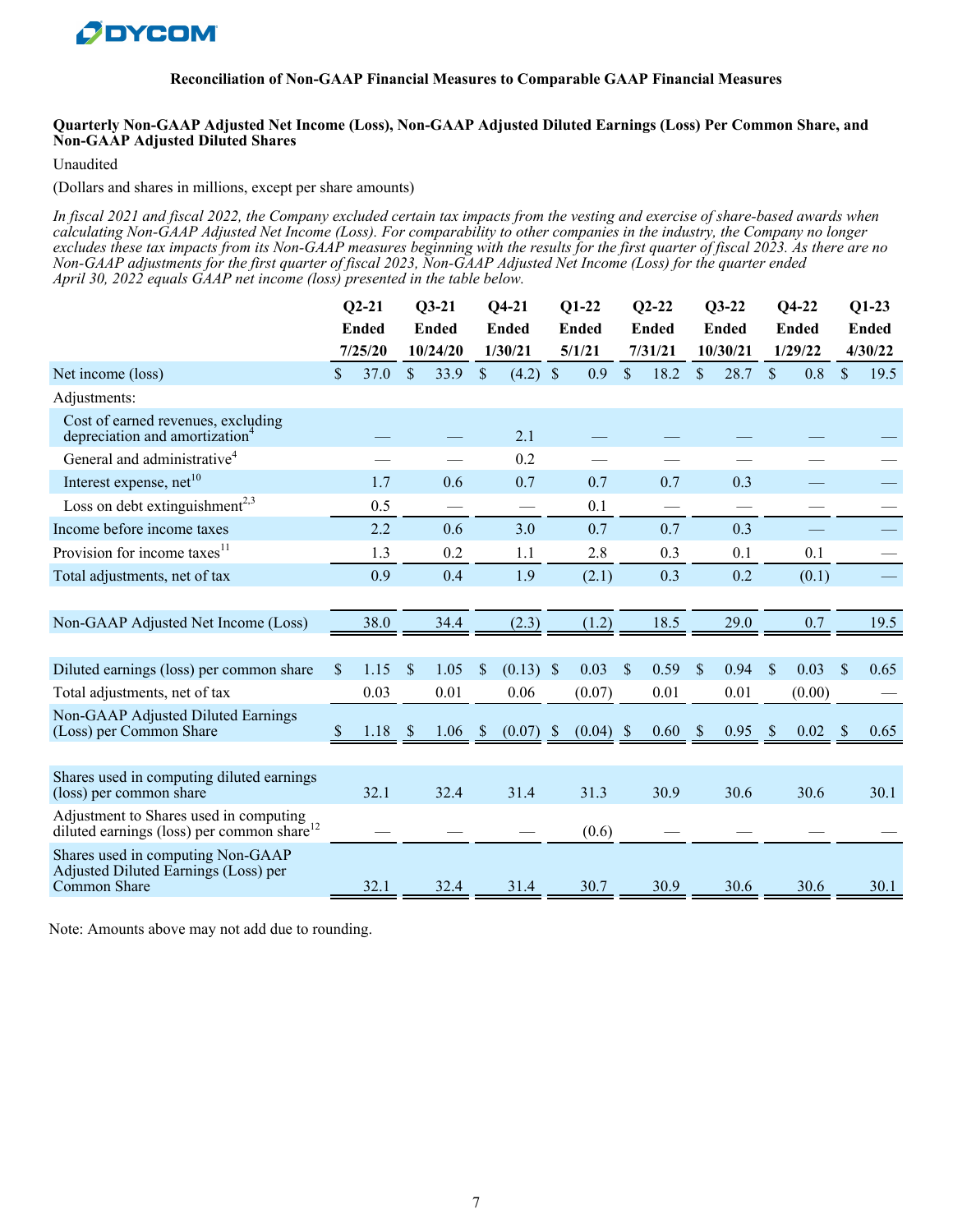

**Calculation of Cumulative Cash Flows Fiscal 2012 through Fiscal 2022**

Unaudited

(Dollars in millions)

|                                                               |                           | <b>Net Cash</b><br><b>Provided by</b><br><b>Operating</b><br><b>Activities</b> |               | Capital<br>Expenditures,<br>net of<br><b>Proceeds</b><br>from Assets<br><b>Sales</b> | <b>Cash Paid</b><br>for<br>Acquisitions,<br>net of Cash<br>Acquired |         | <b>Repurchases</b><br>of Common<br><b>Stock</b> |         | <b>Borrowings</b><br>and Other<br>Financing<br>Activities <sup>1</sup> |         |               | Other<br>Investing<br>Activities <sup>1</sup> |               | <b>Total Amount</b><br><b>Provided by</b><br>(Used in)<br>Other<br><b>Financing and</b><br>Investing<br><b>Activities</b> |
|---------------------------------------------------------------|---------------------------|--------------------------------------------------------------------------------|---------------|--------------------------------------------------------------------------------------|---------------------------------------------------------------------|---------|-------------------------------------------------|---------|------------------------------------------------------------------------|---------|---------------|-----------------------------------------------|---------------|---------------------------------------------------------------------------------------------------------------------------|
| Fiscal 2022                                                   | $\mathcal{S}$             | 308.7                                                                          | $\mathsf{\$}$ | $(151.7)$ \$                                                                         |                                                                     |         | $\mathcal{S}$                                   | (106.1) | $\vert s \vert$                                                        | 248.1   | $\mathcal{S}$ |                                               | $\mathsf{\$}$ | 248.1                                                                                                                     |
| Fiscal 2021                                                   |                           | 381.8                                                                          |               | (44.6)                                                                               |                                                                     |         |                                                 | (100.0) |                                                                        | (283.4) |               |                                               |               | (283.4)                                                                                                                   |
| Fiscal 2020                                                   |                           | 58.0                                                                           |               | (101.5)                                                                              |                                                                     |         |                                                 |         |                                                                        | (31.1)  |               | 0.3                                           |               | (30.8)                                                                                                                    |
| Fiscal 2019                                                   |                           | 124.4                                                                          |               | (142.0)                                                                              |                                                                     | (20.9)  |                                                 |         |                                                                        | 80.9    |               | 1.6                                           |               | 82.5                                                                                                                      |
| Six months ended<br>January 27, 2018                          |                           | 160.5                                                                          |               | (76.0)                                                                               |                                                                     |         |                                                 | (16.9)  |                                                                        | (21.5)  |               | (0.7)                                         |               | (22.2)                                                                                                                    |
| Fiscal 2017                                                   |                           | 256.4                                                                          |               | (185.2)                                                                              |                                                                     | (24.2)  |                                                 | (62.9)  |                                                                        | 20.4    |               | 0.3                                           |               | 20.7                                                                                                                      |
| Fiscal 2016                                                   |                           | 261.5                                                                          |               | (175.5)                                                                              |                                                                     | (157.2) |                                                 | (170.0) |                                                                        | 254.1   |               | (0.5)                                         |               | 253.6                                                                                                                     |
| Fiscal 2015                                                   |                           | 141.9                                                                          |               | (93.6)                                                                               |                                                                     | (31.9)  |                                                 | (87.1)  |                                                                        | 75.9    |               | (4.5)                                         |               | 71.4                                                                                                                      |
| Fiscal 2014                                                   |                           | 84.2                                                                           |               | (73.7)                                                                               |                                                                     | (17.1)  |                                                 | (10.0)  |                                                                        | 19.0    |               | (0.3)                                         |               | 18.7                                                                                                                      |
| Fiscal 2013                                                   |                           | 106.7                                                                          |               | (58.8)                                                                               |                                                                     | (330.3) |                                                 | (15.2)  |                                                                        | 263.5   |               | 0.1                                           |               | 263.6                                                                                                                     |
| Fiscal 2012                                                   |                           | 65.1                                                                           |               | (52.8)                                                                               |                                                                     |         |                                                 | (13.0)  |                                                                        | 7.6     |               | 0.9                                           |               | 8.5                                                                                                                       |
| Cumulative                                                    | $\boldsymbol{\mathsf{S}}$ | 1,949.3                                                                        | \$            | $(1,155.5)$ \$                                                                       |                                                                     | (581.6) | - \$                                            | (581.2) | $\lceil \mathcal{S} \rceil$                                            | 633.6   | \$            | $(2.9)$ \$                                    |               | 630.7                                                                                                                     |
| Cash and cash equivalents at January 29, 2022                 |                           |                                                                                |               |                                                                                      |                                                                     |         | $\mathsf{\$}$                                   | 310.8   |                                                                        |         |               |                                               |               |                                                                                                                           |
| Cash and cash equivalents at July 30, 2011                    |                           |                                                                                |               |                                                                                      |                                                                     |         |                                                 | 44.8    |                                                                        |         |               |                                               |               |                                                                                                                           |
| Net increase in cash and cash equivalents                     |                           |                                                                                |               |                                                                                      |                                                                     |         |                                                 | 266.0   |                                                                        |         |               |                                               |               |                                                                                                                           |
| Net decrease in restricted cash <sup>15</sup>                 |                           |                                                                                |               |                                                                                      |                                                                     |         |                                                 | (4.3)   |                                                                        |         |               |                                               |               |                                                                                                                           |
| Total increase in cash, cash equivalents, and restricted cash |                           |                                                                                |               |                                                                                      |                                                                     |         | \$                                              | 261.6   |                                                                        |         |               |                                               |               |                                                                                                                           |